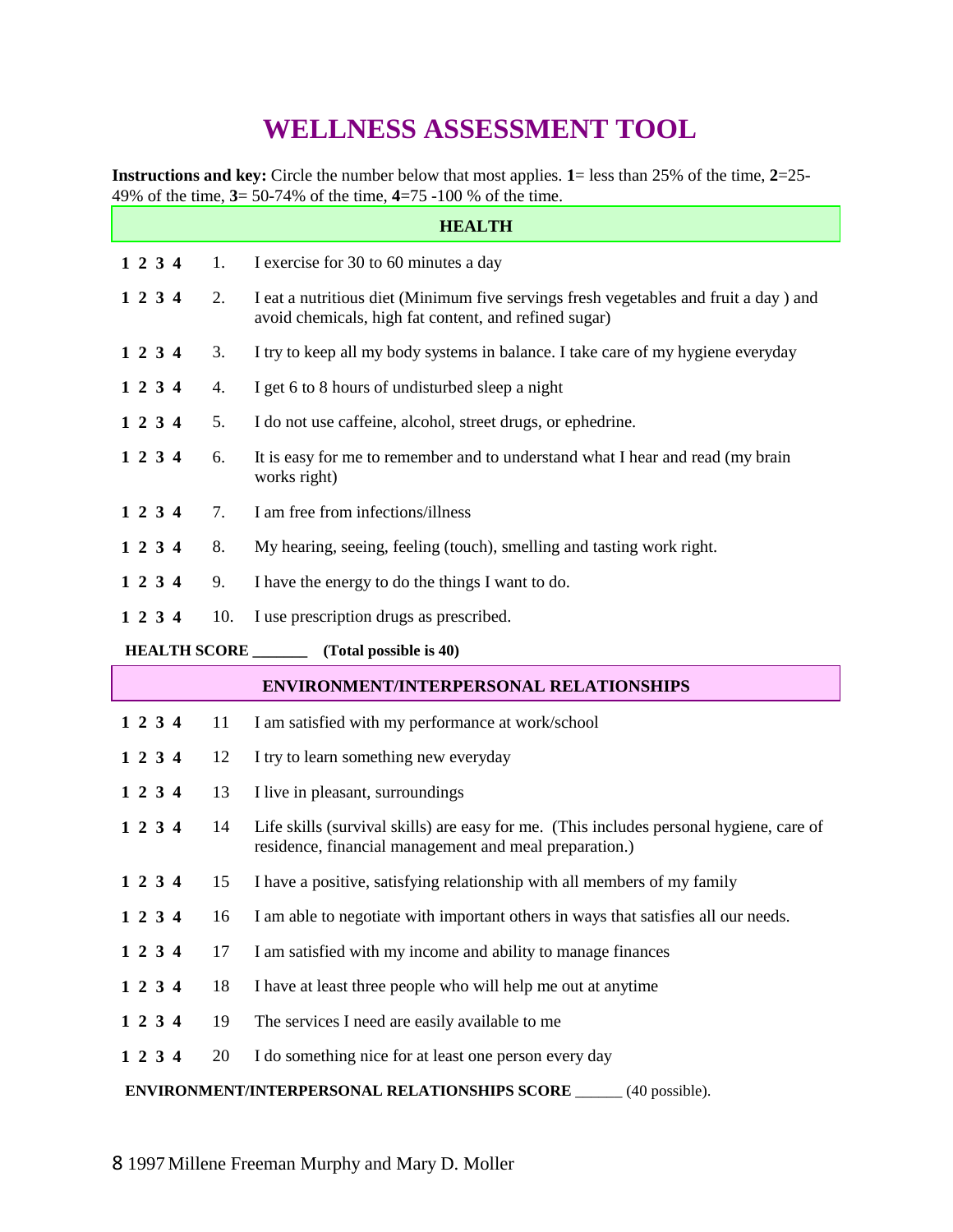|         |    | SPIRITUAL-AGNOSTIC                                                  |
|---------|----|---------------------------------------------------------------------|
| 1 2 3 4 | 21 | I have a positive attitude toward life and others                   |
| 1 2 3 4 | 22 | I embrace truth                                                     |
| 1 2 3 4 | 23 | I accept self                                                       |
| 1 2 3 4 | 24 | I clarify my values                                                 |
| 1 2 3 4 | 25 | I express gratitude                                                 |
| 1 2 3 4 | 26 | I believe in friendship with self and others                        |
| 1 2 3 4 | 27 | I have an understanding heart                                       |
| 1 2 3 4 | 28 | I learn to develop insight into myself and others                   |
| 1 2 3 4 | 29 | My spiritual/religious practices are a source of peacefulness to me |
| 1 2 3 4 | 30 | I am satisfied with my level of spiritual health                    |
|         |    | <b>SPIRITUAL SCORE</b><br>(Possible 40)                             |

## **ATTITUDES/BEHAVIOR**

| 1 2 3 4                                                | 31 | I look forward to the new day                                |  |  |
|--------------------------------------------------------|----|--------------------------------------------------------------|--|--|
| 1 2 3 4                                                | 32 | I have a successful program I follow to manage my wellness   |  |  |
| 1 2 3 4                                                | 33 | I can deal effectively with the pain and pleasure in my life |  |  |
| 1 2 3 4                                                | 34 | I enjoy life                                                 |  |  |
| 1 2 3 4                                                | 35 | I feel I make a worthwhile contribution to society           |  |  |
| 1 2 3 4                                                | 36 | I am able to express my love to others                       |  |  |
| 1 2 3 4                                                | 37 | I accept responsibility for my own behavior                  |  |  |
| 1 2 3 4                                                | 38 | I have a working action plan for success                     |  |  |
| 1 2 3 4                                                | 39 | I allow others to make their own choices                     |  |  |
| 1 2 3 4                                                | 40 | My life is in balance                                        |  |  |
| <b>ATTITUDES/BEHAVIOR SCORE</b><br>(Total possible 40) |    |                                                              |  |  |
|                                                        |    | <b>TOTAL SCORE</b><br>(Total possible $= 160$ )              |  |  |
|                                                        |    |                                                              |  |  |

## **ITEM TO WORK ON:**

**PLAN:**